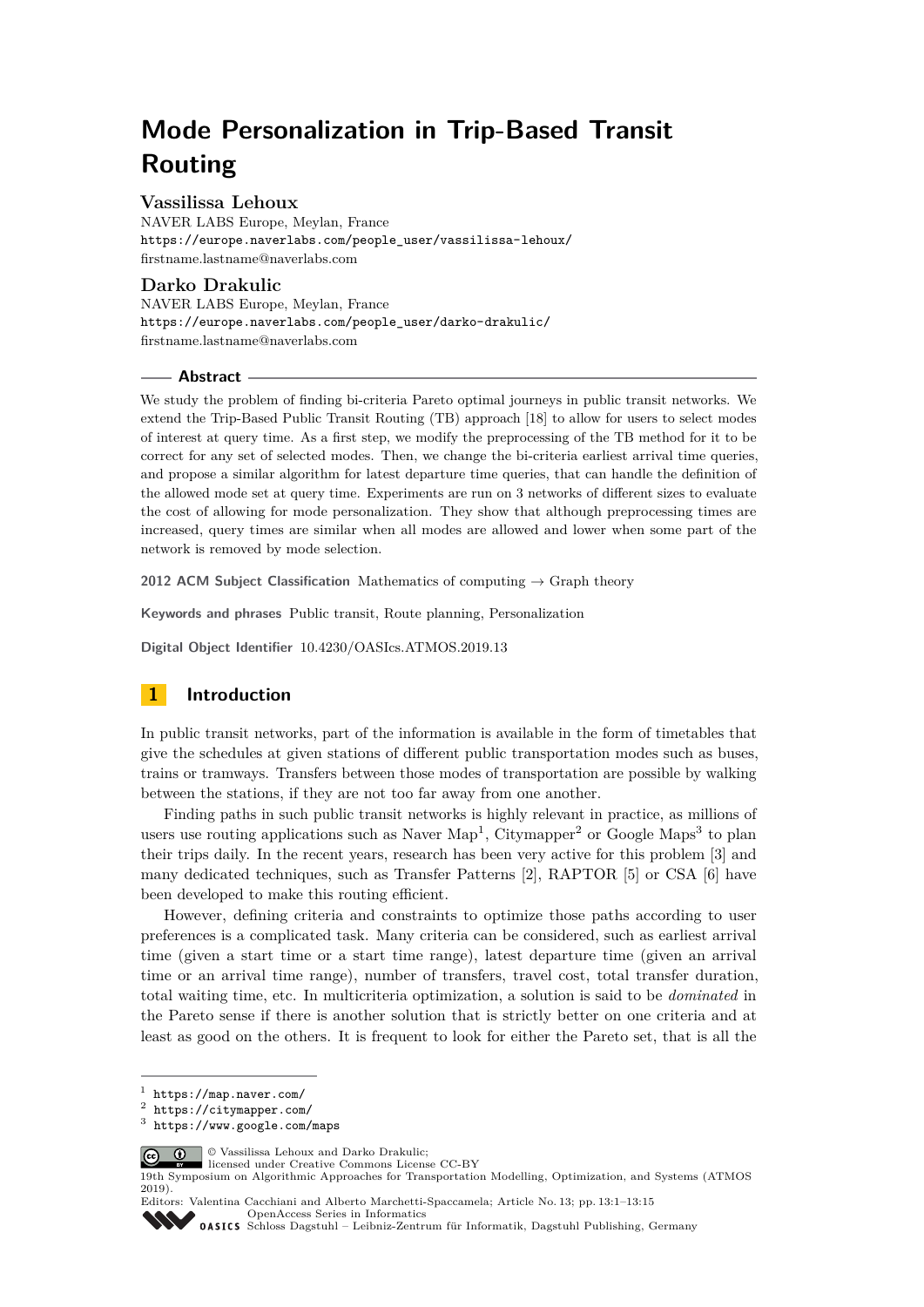### **13:2 Mode Personalization in Trip-Based Transit Routing**

non-dominated solutions in the Pareto sense, or the Pareto front, that is the image of the Pareto set in the criteria space. For minimum total cost path problems, considering two or more criteria often makes the problem of finding all the optimal solutions intractable, with possibly exponential size Pareto sets [\[11\]](#page-12-4), although the number of optimal solutions in the Pareto sense can be manageable in practice for some problems [\[15\]](#page-12-5). In this work, we consider the following polynomial bi-criteria problems: minimizing the arrival time and the number of transfers and maximizing departure time and minimizing the number of transfers. We are interested in finding the Pareto front, rather than the Pareto set, and we want to be able to compute one solution corresponding to each element of the Pareto front for minimum number of transfers and either minimum arrival time or latest departure time. Note that in that case, the maximum number of solutions returned is bounded by the number of public transport trips (as we cannot make more transfers) and is hence polynomial in the size of the instance. Providing sets of solutions rather than a single solution enables users to make their own compromises between the number of transfers and the travel time of the trip, according to their preferences. We choose not to compute the complete Pareto set, but only one solution for each element in the Pareto front to ensure polynomial time construction of the set of solutions. Note that the actual Pareto set can be much larger in practice. Indeed, in multimodal networks, having several solutions with the same value in the criteria space can be frequent for the considered criteria, for instance solutions sharing the same final (resp. initial) trip when optimizing earliest arrival time (resp. latest departure time) and number of transfers. In a theoretical network, it can be of exponential size.

As a second step toward more personalized solutions, we consider an additional constraint: at query time, the user can exclude some modes of transportation from the network. For example, a user want to avoid buses, because he/she thinks that they are not reliable enough.

Indeed, the type of transit modes is an important vector of choice between itineraries. In addition to the speed to reach destination, it impacts the price, the comfort, and of course, some modes are more or less appreciated by the user depending on his/her preferences. In many cases, the mode type information is available in the transit data. For instance, the General Transit Feed Standard format [\[10\]](#page-12-6), very often used to describe public transit information, proposes this information as mandatory. In an itinerary planning application or website, the user will often be able to choose the modes that he/she wants to enable or disable in the interface as option for the search.

Several methods have been designed for mode related personalization. In [\[12\]](#page-12-7), the authors consider a graph based approached with a time-dependent model of the timetables [\[16\]](#page-13-1). They propose personalized mode sequences described by a regular language and solve the associated *regular language constrained shortest path problem* using a combination of the *DRegLC* [\[1\]](#page-12-8) and ALT [\[9\]](#page-12-9) algorithms called State-Dependent ALT. Preprocessing time is light (less than a minute on Île-De-France transportation network), but the languages involved must be defined at the preprocessing step. The User-Constrained Contraction Hierarchy [\[7\]](#page-12-10) on the other hand, doesn't have this restriction and the mode sequence can be defined at query time. It is also based on a time-depend model for the transit modes and uses Contraction Hierarchy [\[8\]](#page-12-11) on each mode's network to speed up the search. As a consequence, preprocessing time can be important on large networks (42 min for a small Europe network with 30K stations).

If we want to select the enabled scheduled modes for a query, rather than defining specific mode sequences, dynamic programming approaches such as CSA or RAPTOR might be used with very few modifications. The Connection Scan Algorithm [\[6\]](#page-12-3) is based on a sorted connections array that contains all the trip segments between two consecutive stops. You can pass from one connection to the next if they are one after another in the same trip or if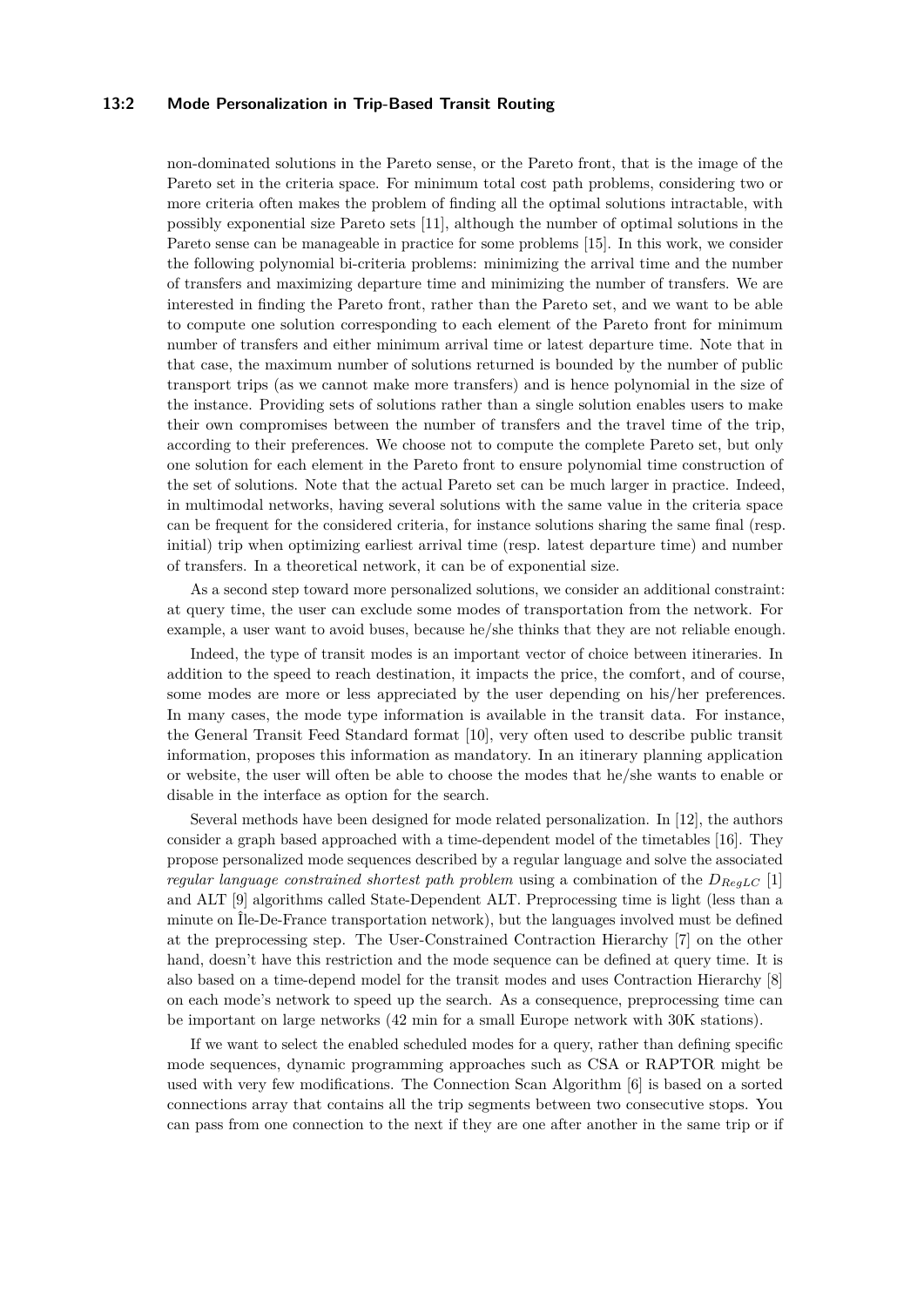you can leave the first connection and reach the next on time to take it (for instance by a walking transfer). This algorithm could be modified for mode personalization by pruning at query time the search space by taking only connections corresponding to allowed scheduled modes. Similarly, the RAPTOR algorithm [\[5\]](#page-12-2) works directly with timetable information. It uses a round-based approach where in each round, trips are taken from lines passing at stops reached at the preceding iteration. In this context, some trips of disabled scheduled modes could also be avoided at query time by saving and checking the mode of each line. This approach can be found in [\[17\]](#page-13-2) where a wider set of mode sequences is considered. Another approach can be found in [\[4\]](#page-12-12), where the authors use the number of buses as an additional criterion for computing a subset of the Pareto set. They can hence obtain optimal solutions with no buses (as well as solutions with several bus trips).

In this work, we are interested in extending the Trip-Based Public Transit Routing approach [\[18\]](#page-13-0) (TB) in order to be able to personalize the set of scheduled modes used at query time. TB is a round-based approach, iterating on the maximum number of transfers allowed in a solution, that relies on a different graph model: the nodes of the graph are the trips, while the arcs represent possible transfers. A preprocessing phase computes a non-minimal arc set *T* such that for any value in the Pareto front, there exists a solution *S* with this value such that all the transfers of *S* belong to *T*. Search phase is then breadth-first search like and builds one solution for each element of the Pareto front for minimum arrival time and minimum number of transfers. Note that the author uses a slightly modified definition of Pareto dominance to call the set built *Pareto set*, but here we choose to keep the standard definition.

# **2 Preliminaries**

As we extend the TB algorithm, we give in this section a brief description of this method and discuss some of the claims made by the author in his article.

## **2.1 Notations**

We will use notations similar to that of [\[18\]](#page-13-0) to describe the public transit network. A sequence of stops  $\overrightarrow{p}(t) = \langle p_t^1, p_t^2, \ldots \rangle$  is associated with each trip *t*. The schedule of *t* is defined by the arrival and departure times of *t* at the stops of its sequence. We denote by  $\tau_{arr}(t, i)$  (resp.  $\tau_{dep}(t, i)$ ) the arrival time (resp. departure time) of t at the *i*<sup>th</sup> stop of  $\vec{p}(t)$ . Trips are grouped into lines, that do not exactly represent the routes of the public transport network. First, all the trips of a line *L* have exactly the same sequence of stops, denoted  $\vec{p}(L) = \langle p_L^1, p_L^2, \ldots \rangle$ . Second, all the trips of a line are completely ordered following comparison relations  $\preceq$  and  $\prec$  defined for two trips having the same sequence:

$$
\begin{cases} t \preceq u \Longleftrightarrow \forall i \in [0, |\overrightarrow{p}(t)|), \quad \tau_{arr}(t, i) \leq \tau_{arr}(u, i) \\ t \prec u \Longleftrightarrow t \preceq u \text{ and } \exists i \in [0, |\overrightarrow{p}(t)|), \quad \tau_{arr}(t, i) < \tau_{arr}(u, i) \end{cases}
$$

 $L_t$  denotes the line of trip *t*. For a given stop *s*, we define  $\mathbf{L}(s)$  as the set of all pairs  $(L, i)$ with *L* a line and *i* an index in the sequence of *L* such that  $s = p<sub>L</sub><sup>i</sup>$ . A displacement between the *i*<sup>th</sup> stop of *t* and the *j*<sup>th</sup> stop of *t* using trip *t* is denoted  $p_t^i \rightarrow p_t^j$  and similarly, a walking transfer between trip *t* at the *i*<sup>th</sup> station and trip *u* at the *j*<sup>th</sup> station is denoted  $p_t^i \rightarrow p_u^j$ . Walking transfer times are defined for any pair of stops  $(p, q)$ ,  $p \neq q$  that are close enough of one another and the associated duration is  $\Delta \tau_{fp}(p, q)$ . When transferring between two trips at a given station  $(p_t^i = p_u^j = p)$ , a minimum change time  $\Delta \tau_{fp}(p, p)$  can be defined, to represent the time needed to move within this station.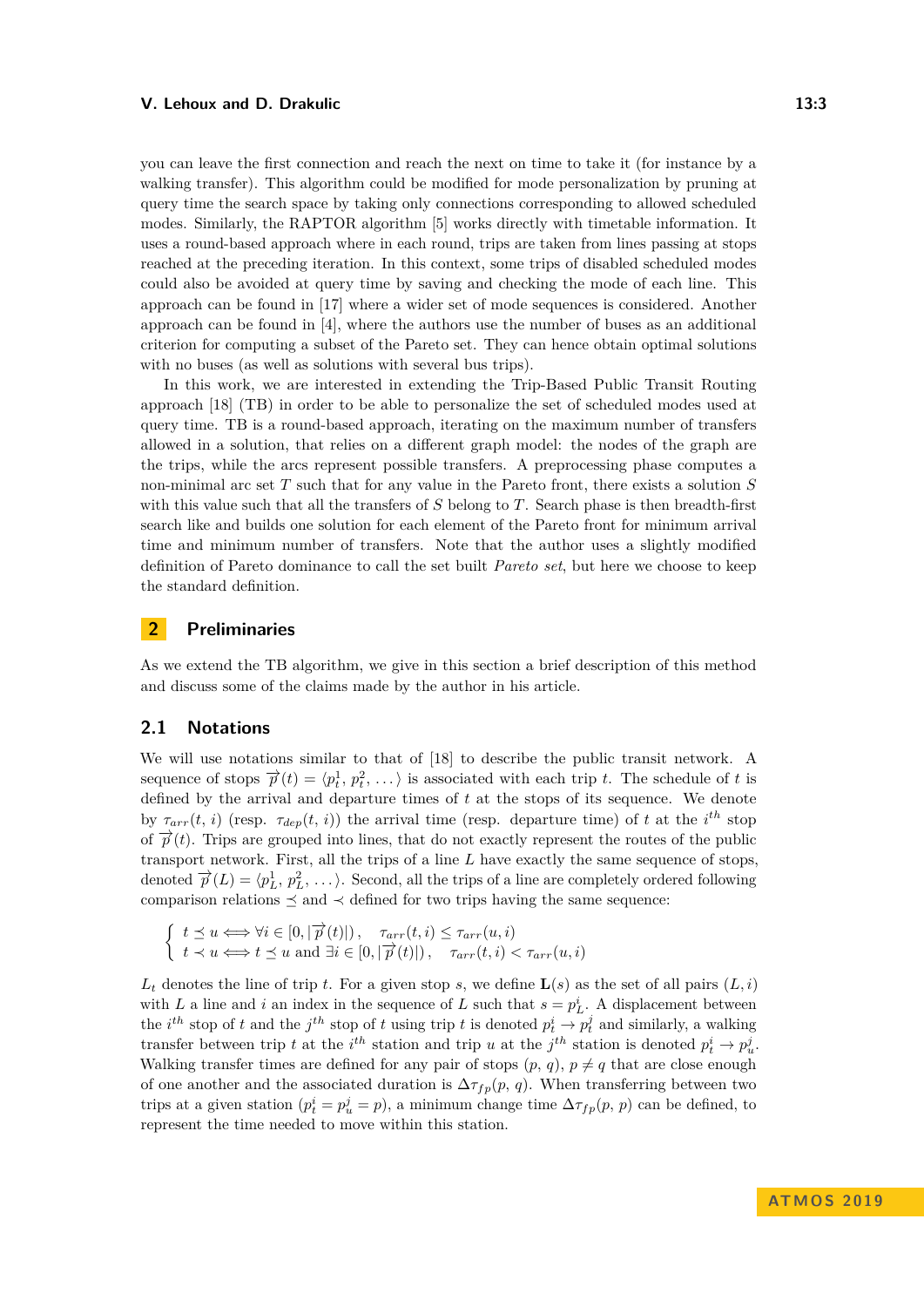#### **13:4 Mode Personalization in Trip-Based Transit Routing**

# **2.2 Preprocessing**

The aim of the preprocessing of the TB algorithm is to build a set *T* of transfers between trips such that any transfer  $p_t^i \to p_u^j$  of T is *feasible*, that is  $\tau_{arr}(t, i) + \Delta \tau_{fp}(p_t^i, p_u^j) \leq \tau_{dep}(u, j)$ , and for any element of the Pareto front, there exists an optimal solution with this element as value, such that all its transfers  $p_t^i \to p_u^j$  belong to *T*. Note that the algorithm does not require the set *T* to be minimal, that is to be a set of minimum cardinality with this property. It needs only to be *correct*, that is to contain only feasible transfers and to contain all the transfers of at least one optimal solution per element in the Pareto front.

In order to compute a correct set of transfers, the preprocessing considers the transfers from each trip separately, which allows for trivial parallelization of the algorithm. For a given trip *t*, starting from the last stop of  $\vec{p}(t)$  and taking the sequence in reverse order, we consider for each stop  $p_t^i$  with  $i > 1$  all the reachable stops *q* from  $p_t^i$  (i.e. such that  $\Delta \tau_{fp}(p_t^i, q)$  is defined). We set the earliest arrival and change times at each of those stops at  $\tau_{arr}(t, i) + \Delta \tau_{fp}(p_t^i, q)$  and we look for transfers to all the possible lines passing by *q*. For each of those lines, we find the earliest trip *u* such that the transfer  $p_t^i \to p_u^j$  is feasible (with  $p_u^j = q$  and  $j < |\vec{p}(u)|$ ). We remove U-turn transfers as described in [\[18\]](#page-13-0). Then, in order to reduce the transfer set, we try and update or set earliest arrival and earliest change times at the stops later in the sequence of *u* or at the stops reachable from those stops. If any improvement occurs or a new stop is reached, the transfer is kept. If not, it will be removed from the set of transfers. Note that if two transfers are equivalent (in term of reachable stops and arrival and change times at those stops), only the first one generated will be kept. Since we are looking at the stop sequence  $\vec{p}(t)$  in reverse order, the later transfers are added to the set before equivalent earlier transfers that will be checked later in the process.

## **2.3 Query phase**

The TB algorithm deals with earliest arrival time queries, where given a start time, the objective is to find the Pareto front for earliest arrival time and number of transfers.

At initialization, origin trip segments (trips segments whose boarding stop can be reached by a walking displacement from the origin point) and destination trip segments (trips segments from the unboarding stop of which the destination point can be reached) are computed. Origin trips are added to a queue. Note that instead of considering only departure from stops, it is possible to consider a departure from any location on the transportation network by allowing to compute shortest paths in the walking network to or from the closest stops.

The query phase is then a breadth-first search like procedure in the graph whose nodes are the trips and whose arcs are the possible transfers. At each iteration  $n$ , all the trip segments of queue  $Q_n$  are processed in order. If one is a destination trip, current earliest arrival time at destination is updated. It can be used to prune the search, by not adding transfers to the queue if they cannot be part of a solution that improves on this arrival time. For a given trip segment of  $Q_n$ , all possible transfers from it are performed, increasing the number of transfers by one in the partial solutions computed. When a transfer reaches a trip segment that is not marked, the trip segment is added to the queue for the next iteration and the trip itself and all the corresponding later trip segments of the same line are marked as processed. Iterations continue until maximum transfer number has been reached or current arrival time at destination cannot be improved (which means that the queue of trip segments is empty). The earliest arrival time itinerary to destination obtained at iteration *k* (when it exists) is hence an earliest arrival time itinerary with at most *k* transfers. The Pareto front for earliest arrival time and number of transfers is hence generated during the search phase.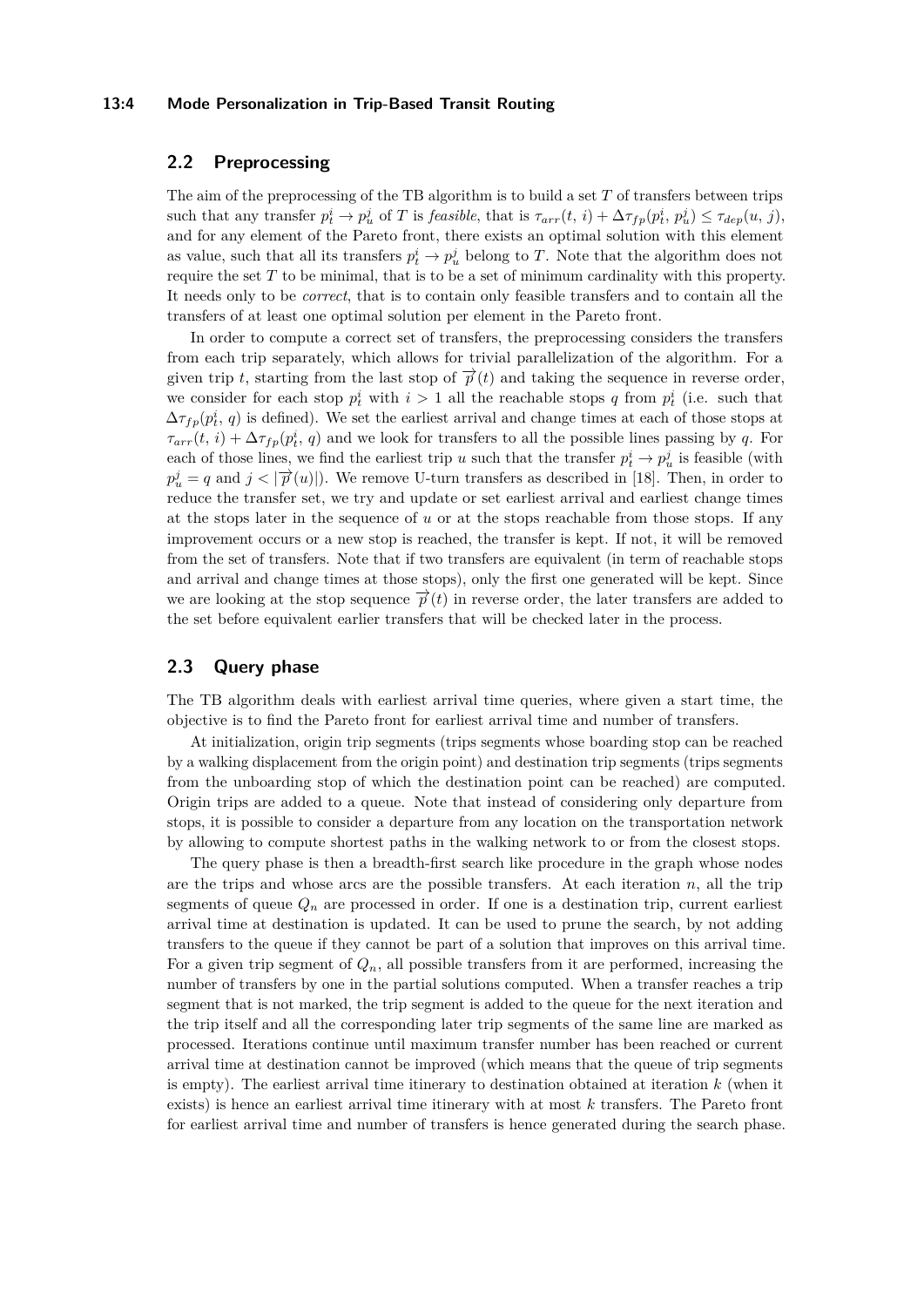## **2.3.1 Construction of the solution**

<span id="page-4-0"></span>Witt [\[18\]](#page-13-0) claims to optimize latest departure time as a secondary criterion to break ties, but the construction proposed does not ensure this property. To build solutions, he suggests to store for each trip segment a pointer to its origin trip segment when the trip is added to the queue, in order to rebuild the sequence of trips and to compute optimal transfer between the trips as a postprocessing. Consider the very simple example shown in Figure [1.](#page-4-0)



**Figure 1** Small network with 3 trips and 2 transfers.

The network consists in 2 lines, one with trips  $t_1$  and  $t_2$  such that  $t_1 \prec t_2$ , one with trip  $t_3$ . Both trips  $t_1$  and  $t_2$  can transfer from their  $i^{th}$  stop to the same index *j* of trip  $t_3$ . When preprocessing those transfers, both are kept in the set as they update the arrival times of the stops of  $t_3$ . In the search phase, starting from source  $x_{src}$ , trip  $t_1$  is the earliest trip of the line that can be reached and is hence added to the queue. Then transfer to  $t_3$  is done to reach destination  $x_{\text{tot}}$ . Hence, the sequence of trips is  $t_1$  and then  $t_3$ , while with latest departure time as a secondary criterion, *t*<sup>2</sup> and then *t*<sup>3</sup> should have been returned. As there is no sorting on departure trips, a similar example can be built with trip  $t_2$  belonging to another line if the search starts with *t*1.

Note that in both cases, the transfers in the solution with latest departure time for the given earliest arrival time and number of transfers were in the computed set of transfers.

In order to actually find the maximum departure time for a given number of transfers and a given arrival time, it is possible to consider several strategies, such as using profile queries.

Profile queries are given a time range as input. In our case, for every possible start time (resp. arrival time) in that range, you want to compute optimal values of the Pareto front for earliest arrival time (resp. latest departure time) and number of transfers. In order to speed profile queries, Witt proposes for earliest arrival time profile queries to start by the end of the time range and to iterate backward on this time interval. The idea is to keep the labels of the preceding time step as journey starting later never dominates earlier ones.

Consider an earliest arrival time solution *S* with value  $(\tau_{arr}, k)$  in the Pareto front obtained for start time *τ* . In order to find the latest departure time for which there exists a solution with value  $(\tau_{arr}, k)$ , it is possible to make a profile query with departure time range  $[\tau, \tau_{arr}]$ . Going backward, we compute the Pareto front for each instant of the range. Unless origin and destination are equal, for a departure time  $t = \tau_{arr}$ , value  $(\tau_{arr}, k)$  doesn't belong to the Pareto front, but it will belong to it for a departure time of  $\tau$ . Hence, decreasing the minimum departure time value from  $\tau_{arr}$  to  $\tau$ ,  $(\tau_{arr}, k)$  will belong to the Pareto set at a certain iteration. The latest departure time associated with (*τarr, k*) is the first instant when value  $(\tau_{arr}, k)$  belongs to the Pareto set.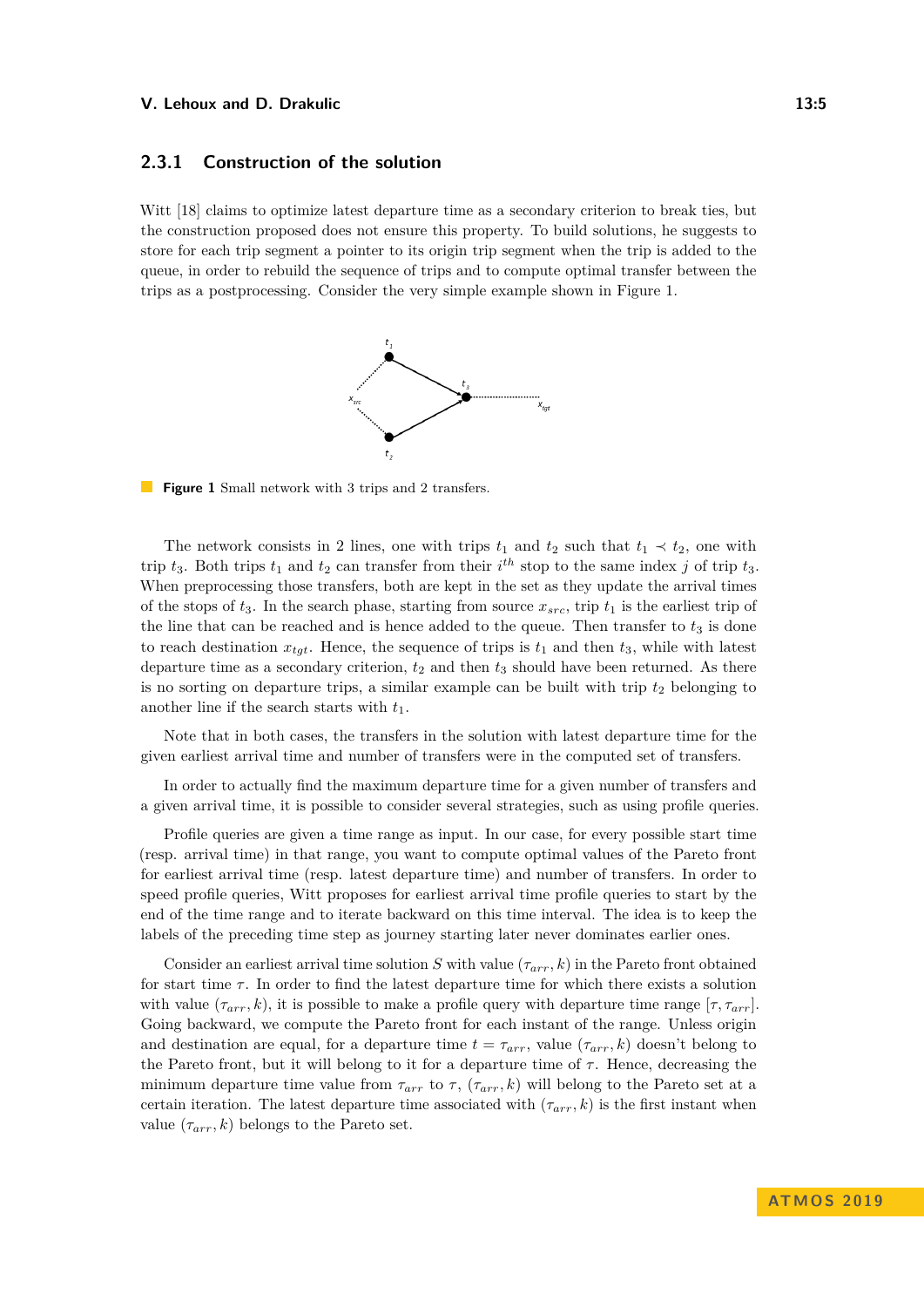#### **13:6 Mode Personalization in Trip-Based Transit Routing**

# **3 Scheduled mode selection**

<span id="page-5-0"></span>The preprocessing phase of the TB algorithm removes transfers from the search phase without modifying the Pareto front when all the modes are available. Consider the example of Figure [2.](#page-5-0)



**Figure 2** Example of transfer removed by the TB algorithm's preprocessing pruning phase.

Suppose that we have only those 3 lines in a public transportation network. Lines *A* and *B* are tramway lines (represented with solid lines) and the line *C* is a bus line (represented with a dashed line). A walking transfer (dotted line) is possible between the stop *p* on line *A* and the stop *q* on line *B*. Suppose that exploring the transfers from a trip from line *A* at stop *p*, we first look at the transfer from that trip to line *C* at stop *p*. We set the arrival and change times of the stops *q*, *r* and *s* and move to the next transfer. We now try and update stops' arrival times by transferring from the current trip of line *A* to *B*. The earliest trip of line *B* does not improve arrival or change times at stops *r* or *s*. It is hence pruned.

Now, consider that you want to allow only tramways for a given query. If buses cannot be taken, the removed transfer could have found itself in an optimal solution, for instance starting with the trip of *A* and arriving at *s* on line *B*.

A possible solution, to avoid loosing correctness, could be to have several instances of the routing service, each corresponding to a selection of transit modes. Each server would run on preprocessed data for the corresponding subnetwork. To consider all the possible combinations of modes, you will need  $2^{|M|} - 1$  servers, if M is the set of modes of the network.

A second option, that we will use as a base line, it to use the complete set of transfers in the search phase, without any pruning based on arrival times. In [\[18\]](#page-13-0), the author reports query times about 3 times as slow with this graph compared to the pruned one.

In this article, we propose a method for computing a reduced transfer set that is correct for any set of modes asked by the user at query time, which enables to answer that type of queries with a single server. This preprocessing step is explained in Section [3.1.](#page-5-1) Then, with such set as input, the search phase requires only a few modifications that will be explained in Section [4.](#page-8-0)

## <span id="page-5-1"></span>**3.1 Preprocessing with mode selection**

The aim of the preprocessing would now be to return a set of transfers *T* that is correct when enabling any subset  $\mu$  of the set of all transit modes  $M$ .

In order to achieve this aim, we propose to change the pruning phase to be sure that for each value of the Pareto front and for any  $\mu \subseteq M$  there is at least one solution with this value that uses only transfers of *T*. As before, we preprocess the transfers of each trip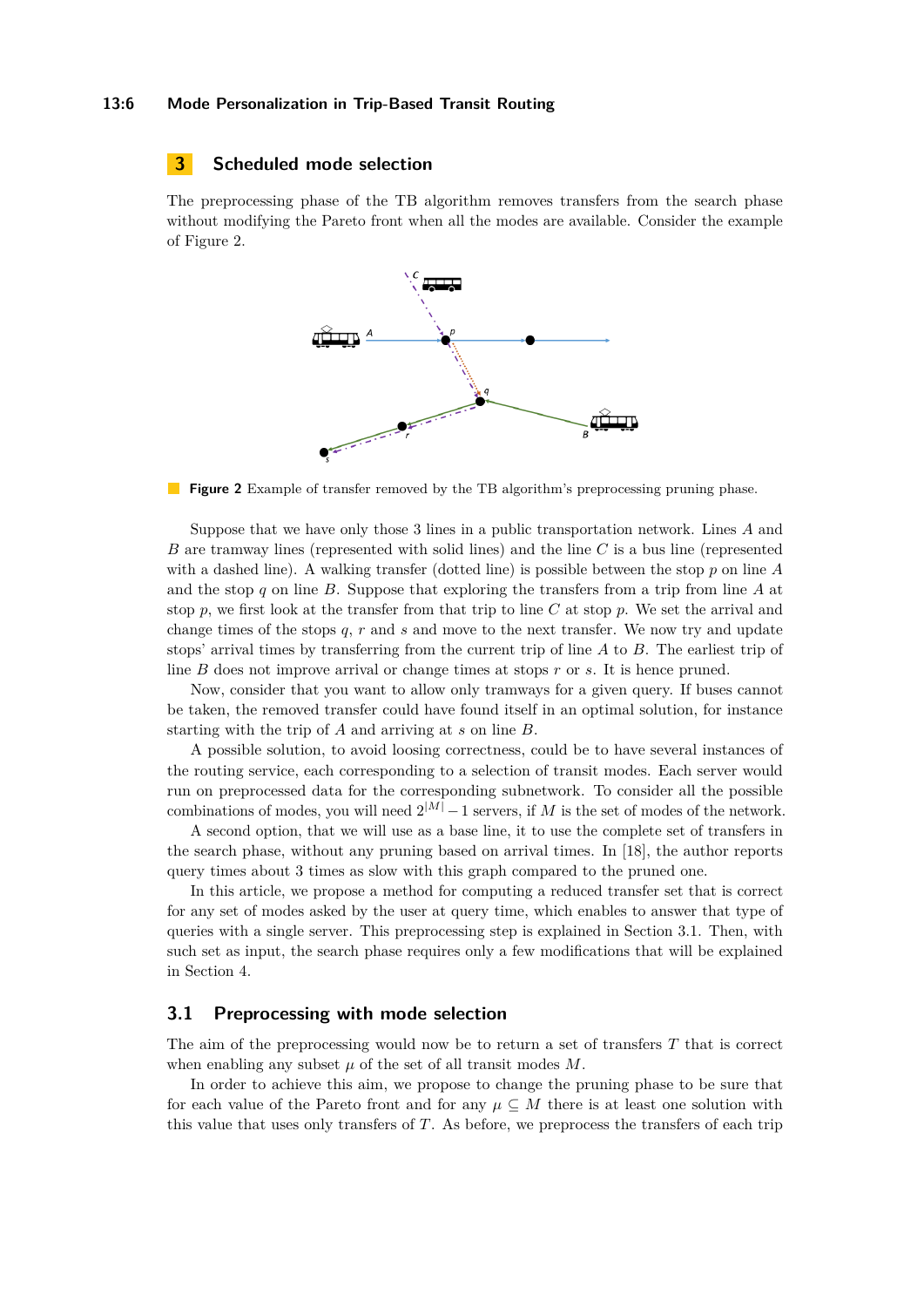separately. We denote  $m_t \in M$  the mode associated with the line of trip *t*. As we are computing transfers from trip  $t$ , mode  $m_t$  needs to be allowed for the transfer to potentially belong to an optimal solution. So for a transfer to a line *l* of mode *m* to be in an optimal solution, at least mode  $m_t$  and mode  $m$  need to be in the subset  $\mu$  of allowed modes.

For a given trip *t*, we propose to compute the contribution to the set of transfers *T* that will be used in the search phase in the following way. At each stop of the network, we try and update a minimum arrival time and minimum change time for any given subset  $\mu$  of  $M$ such that  $\mu = \{m, m_t\}$  with  $m \in M$ . Hence, at most  $2|M|$  values are recorded for each stop. When transferring to a trip *t* of mode  $m \in M \setminus \{m_t\}$ , we can use the same procedure as before to update arrival and change times when using only modes  $m$  and  $m_t$ . When transferring to another trip of mode *mt*, the arrival and change times for all the subsets of *M* are updated simultaneously, as mode  $m_t$  is necessarily allowed when transferring from  $t$ . We denote by  $\tau_A(q, m)$  (resp.  $\tau_C(q, m)$ ) the minimum arrival time (resp. minimum change time) found so far during the execution of the procedure when transferring from t for subset  $\mu = \{m, m_t\}$ of allowed modes. The procedure is presented in Algorithm [1.](#page-6-0)

#### <span id="page-6-0"></span>**Algorithm 1** Pruning.

<span id="page-6-1"></span>**Input:** Timetable data, footpath data, transfer set *T* **Output:** Reduced transfer set *T* **for** trip *t* **do**  $\tau_A(.,.) \leftarrow \infty$  **D** Earliest arrival time at stops for a given mode subset  $\tau_C(\cdot, \cdot) \leftarrow \infty$  **Detailler** Earliest change time at stops for a given mode subset **for**  $i \leftarrow |\overrightarrow{p}(t)| - 1, \ldots, 1$  **do**  $\text{UPDATE}(p_t^i, m_t, m_t, \tau_{arr}(t, i), \tau_{arr}(t, i) + \tau_{fp}(p_t^i, p_t^i))$ **for each** stop  $q \neq p_t^i$  such that  $\Delta \tau_{fp}(p_t^i, q)$  is defined **do** UPDATE $(q, m_t, m_t, \tau_{arr}(t, i) + \tau_{fp}(p_t^i, q), \tau_{arr}(t, i) + \tau_{fp}(p_t^i, q))$ for each transfer  $p_t^i \to p_u^j \in T$  do *keep* ← **false for each** stop  $p_u^k$  on trip *u* with  $k > j$  **do**  $keep \leftarrow keep \vee \tau_{arr}(u, k) < \tau_A(p_u^k, m_u)$  $keep \leftarrow keep \vee \tau_{arr}(u, k) + \tau_{fp}(p_u^k, p_u^k) < \tau_C(p_u^k, m_u)$  $\text{UPDATE}(q, m_t, m_u, \tau_{arr}(u, k), \tau_{arr}(u, k) + \tau_{fp}(p_u^k, p_u^k))$ **for each** stop  $q \neq p_u^k$  such that  $\Delta \tau_{fp}(p_u^k, q)$  is defined **do**  $\rho \leftarrow \tau_{arr}(u, k) + \Delta \tau_{fp}(p_u^k, q)$  $keep \leftarrow keep \vee (\rho < \tau_A(q, m_u)) \vee (\rho < \tau_C(q, m_u))$ Update(*q, mt, mu, ρ, ρ*) **if** ¬*keep* **then**  $T \leftarrow T \setminus \{p_t^i \rightarrow p_t^j\}$  $\triangleright$  No improvement: remove the transfer **procedure**  $\text{UPDATE}(q, m_t, m_u, e, c)$ **Input:** stop *q*, mode  $m_t$ , mode  $m_u$ , arrival time *e*, change time *c*  $\tau_A(q, m_u) \leftarrow \min(\tau_A(q, m_u), e)$  $\tau_C(q, m_u) \leftarrow \min(\tau_C(q, m_u), c)$ **if**  $m_t = m_u$  **then**  $\triangleright$  Mode  $m_t$  is allowed since we are transferring from it **for each**  $m \in M \setminus \{m_t\}$  **do**  $\tau_A(q,m) \leftarrow \min(\tau_A(q,m_t), \tau_A(q,m))$  $\tau_C(q,m) \leftarrow \min(\tau_C(q,m_t), \tau_C(q,m))$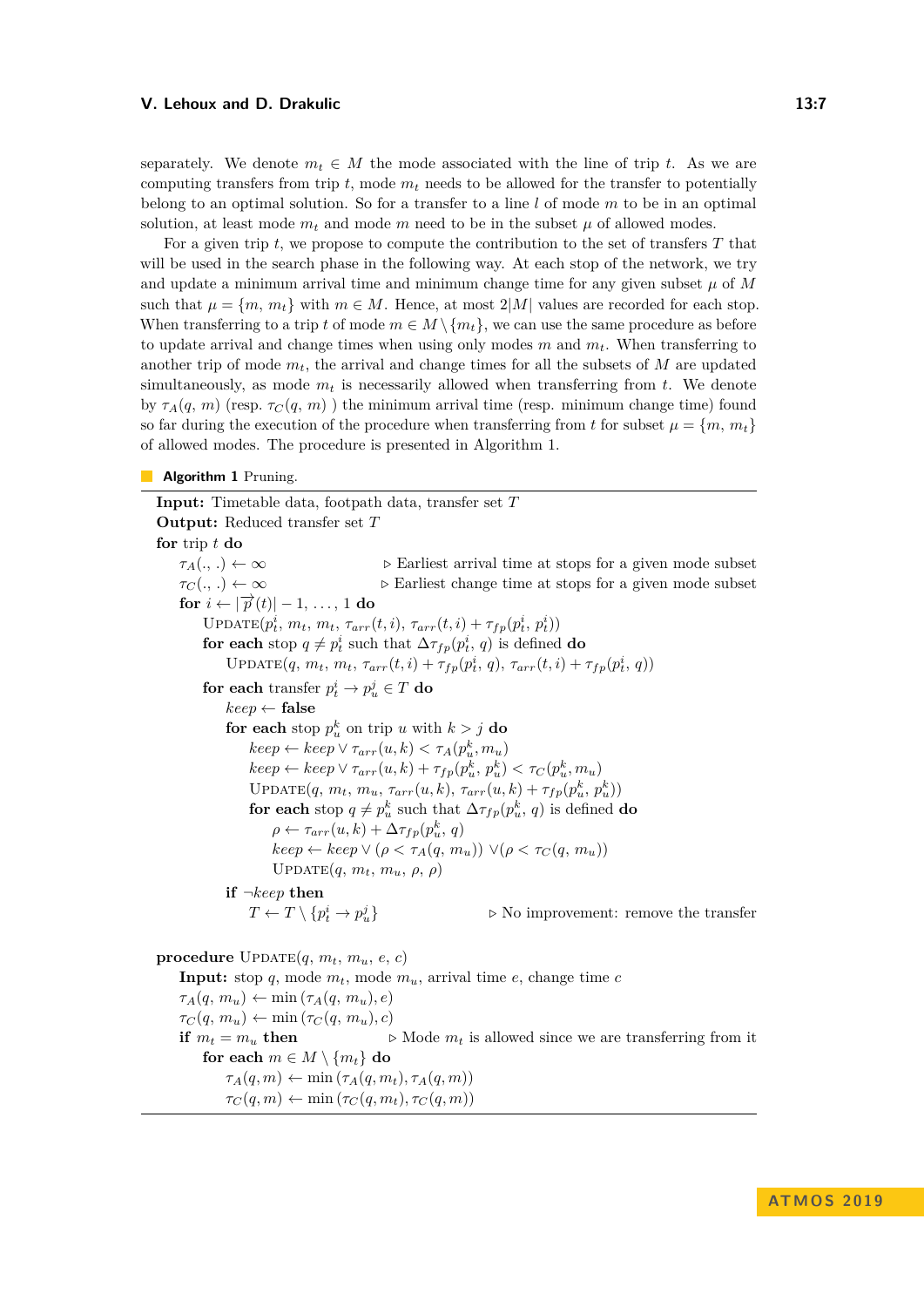#### **13:8 Mode Personalization in Trip-Based Transit Routing**

I **Proposition 1.** *Algorithm [1](#page-6-0) computes a correct set of transfers for earliest arrival time and minimum number of transfers, for any subset µ of M.*

**Proof.** First, note that, when transferring from trip  $t$ , as  $m_t$  belongs to all the considered subsets of  $M$ , it is sufficient to update the value of the *keep* variable before the UPDATE procedure, even if  $m_u = m_t$ . Hence, for a given starting trip t, and an index i in its sequence of stops, *keep* will be set to TRUE whenever a transfer  $p_t^i \to p_u^j$  improves the arrival time or the change time at a given stop for the subset  $\mu = \{m, m_t\}$  of *M*. Hence if transfer  $p_t^i \to p_u^j$ belongs to an optimal solution for  $\mu = \{m, m_t\}$ , at least one equivalent transfer is added to the set of transfers returned at the end of the procedure.

Now, consider an arbitrary subset  $\mu$  of  $M$  and an optimal value  $(\tau_{arr}, k)$  of the Pareto front with  $1 \leq k$  and a solution *s* from the Pareto set of value  $(\tau_{arr}, k)$ . We represent this solution by the trip segment sequence that composes it:

 $s = \left\langle p^{j_1}_{t_1} \rightarrow p^{i_1}_{t_1}, p^{j_2}_{t_2} \rightarrow p^{i_2}_{t_2} \dots, p^{j_{k+1}}_{t_{k+1}} \rightarrow p^{i_{k+1}}_{t_{k+1}} \right\rangle$ 

Consider the last transfer  $p_{t_k}^{i_k} \to p_{t_{k+1}}^{j_{k+1}}$  of *s*. Since *s* is an optimal solution for  $\mu$ , it is not possible to arrive sooner at stop  $p_{t_{k+1}}^{i_{k+1}}$  from trip segment  $p_{t_k}^{j_k} \to p_{t_k}^{i_k}$ . Hence, either  $p_{t_k}^{i_k} \to p_{t_{k+1}}^{j_{k+1}}$ is in *T* or there is a transfer from  $t_k$  at  $p_{t_k}^{i'_k}$ ,  $i_k \leq i'_k$  in *T* leading to a trip with the same arrival time at  $p_{t_{k+1}}^{i_{k+1}}$  for the subset  $\{m_{t_k}, m_{t_{k+1}}\}$  of  $\mu$ . Let  $p_{t_k}^{i'_{k}} \to p_{t'_{k+1}}^{j'_{k+1}}$  be the transfer that is actually in *T*. Trip  $t'_{k+1}$  is either of mode  $m_{t_k}$  or of mode  $m_{t_{k+1}}$  which both belong to  $\mu$ .

Now consider the previous transfer in *s*,  $p_{t_{k-1}}^{i_{k-1}} \to p_{t_k}^{j_k}$ . Either this transfer is in *T* or, as  $j_k \leq j'_k$ , there exist another transfer from  $t_{k-1}$  in *T* that has a change time at least as early at stop  $p_{t_k}^{j'_k}$ . We denote  $p_{t_{k-1}}^{j'_{k-1}} \to p_{t'_k}^{i'_k}$ , with  $j_{k-1} \leq j'_{k-1}$  the transfer actually in T. The transfer from  $t'_{k}$  at stop  $p_{t_{k}}^{j'_{k}}$  to trip segment  $p_{t'_{k+1}}^{j'_{k+1}} \to p_{t'_{k+1}}^{i'_{k+1}}$  with  $p_{t'_{k+1}}^{i'_{k+1}} = p_{t_{k+1}}^{i_{k+1}}$  is feasible as trip  $t'_{k}$  has a change time at least as early as  $t_k$  at that stop. Hence, either it is in  $T$  or there is a transfer with at least as good an arrival time at  $p_{t_{k+1}}^{i_{k+1}}$  for the subset of modes  $\{m_{t'_{k}}, m_{t'_{k+1}}\}\subseteq \mu$  that is in *T*. Hence, going backward in the transfer of *s*, we can build a solution using a subset of the modes of *s*, with the same number of transfers, all its transfers being in *T* and the arrival time at  $p_{t_{k+1}}^{i_{k+1}}$  being identical. This solution has therefore the same value as *s*.

# I **Lemma 2.** *Algorithm [1](#page-6-0) computes a correct set of transfers for latest departure time and minimum number of transfers for any subset µ of M.*

**Proof.** As before, we need to prove that for any element  $(\tau_{dep}, k)$  of the Pareto front, there exists a solution those transfers are in *T* such that the value of *s* is  $(\tau_{dep}, k)$ . Consider an instance  $I_{dep} = (\tau, \mu, x_{org}, x_{tgt})$  of the latest departure time problem with  $\tau$  the latest departure time,  $\mu \subseteq M$  the allowed modes,  $x_{org}$  the origin and  $x_{dest}$  the destination. Let  $(\tau_{dep}, k)$  be an optimal value of the Pareto front and  $\tau_{arr}$  the earliest arrival time when starting at *τdep* and using at most *k* transfers. Let *s* be an optimal solution of the latest departure time problem for  $I_{dep}$  with value  $(\tau_{dep}, k)$  and arrival time  $\tau_{arr}$ .

Consider the following earliest arrival time problem and an instance  $I_{arr} = (\tau_{dep}, \mu, x_{org},$  $x_{tqt}$ ) with the same origin, the same destination and a minimum departure time equals to *τdep*.

Suppose that a solution *s'* with *k* transfers arrives at  $\tau_{arr}$  and leaves at  $\tau > \tau_{dep}$ . Then, it dominates *s* for the latest departure time problem and instance  $I_{dep}$  which is not possible as *s* is optimal. So no solution with *k* transfers can improve other *s*.

It remains the possibility of an optimal solution  $s''$  with value  $(\tau_{arr}, k')$  with  $k' < k$  for the earliest arrival time problem with instance  $I_{arr}$  and departure time  $\tau \geq \tau_{dep}$ . Suppose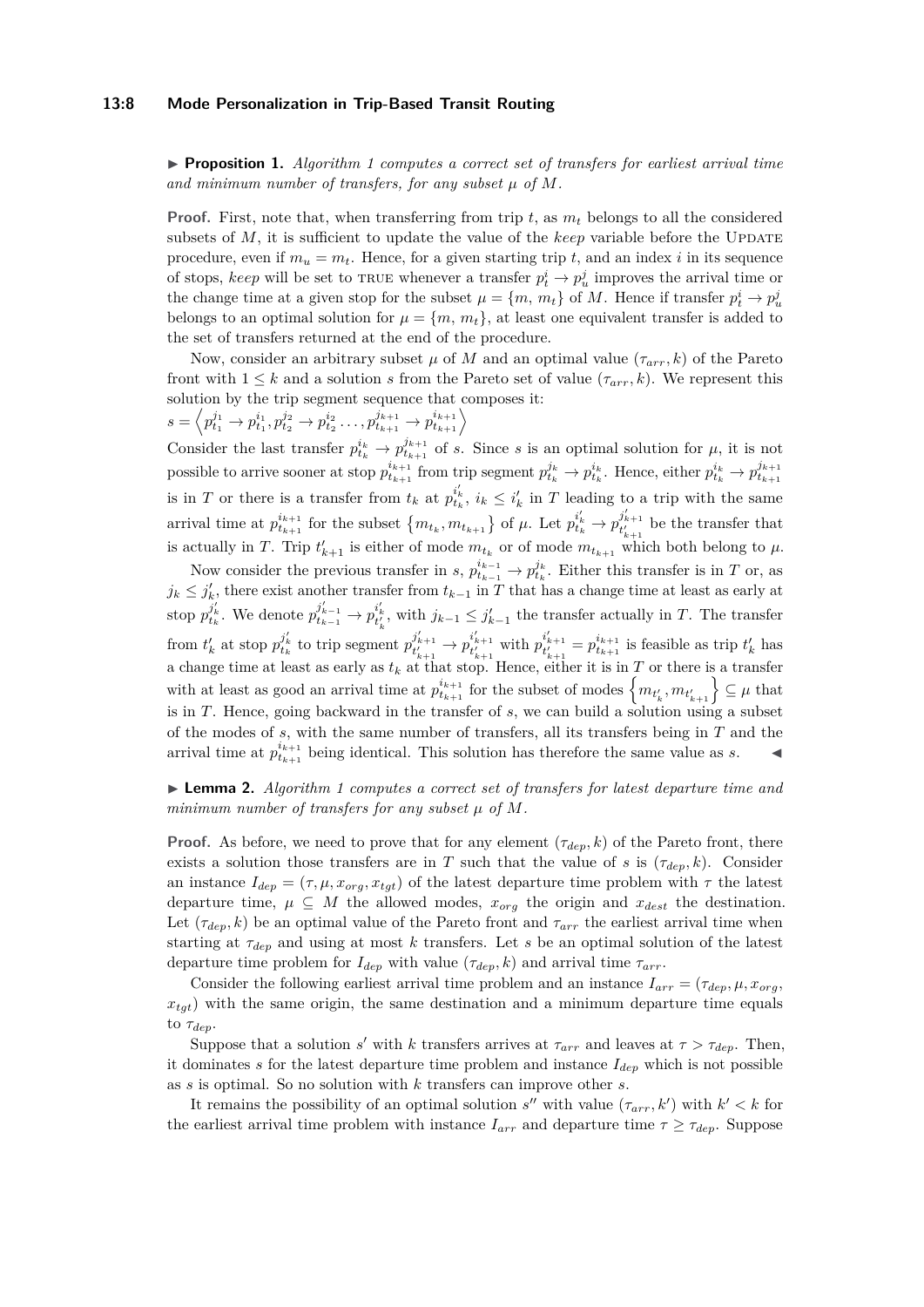first that  $\tau > \tau_{dep}$ . In that case, solution *s'* dominates *s* for the latest departure time problem and instance  $I_{dep}$ , which is not possible as *s* is optimal. Hence  $\tau = \tau_{dep}$ . In that case, we have a contradiction as  $(\tau_{dep}, k)$  is optimal for  $I_{dep}$  and would be dominated by  $(\tau_{dep}, k')$ .

So all the optimal solutions with *k* transfers of the earliest arrival time problem for *Iarr* start at  $\tau_{dep}$  and arrive at  $\tau_{arr}$ . From Proposition [1,](#page-6-1) *T* contains all the transfers of at least one of those solutions, that we denote *sarr*. *sarr* is also optimal for the latest departure time problem and instance  $I_{dep}$ , which completes the proof.

## <span id="page-8-0"></span>**4 Earliest arrival time and latest departure time queries**

<span id="page-8-1"></span>**Algorithm 2** Latest departure time query.

**Input:** Transfer set *T*, origin  $x_{src}$ , destination  $x_{tgt}$ , latest arrival time  $\tau$ , mode selection  $\mu$ **Output:** Pareto front *J J* ← Ø *D* Pareto front  $\mathcal{L} \leftarrow \emptyset$  **b** Target lines  $Q_n \leftarrow \emptyset$  for all  $n = 1, 2, \ldots$  ...  $R(t) \leftarrow 0$  for all trips  $t \triangleright$  Maximum index at which a trip is unboarded during the search **for each** stop *q* such that  $\Delta \tau_{fp}(x_{src}, q)$  is defined **do**  $\Delta \tau \leftarrow 0$  if  $x_{src} = q$ , else  $\Delta \tau_{fp}(x_{src}, q)$ **for each**  $(L, i) \in L(q)$  such that  $m_L \in \mu$  **do**  $\mathcal{L} \leftarrow \mathcal{L} \cup \{(L, i, \Delta \tau_{fp}(x_{src}, q))\}$ **for each** stop *q* such that  $\Delta \tau_{fp}(q, x_{tgt})$  is defined **do**  $\Delta \tau \leftarrow 0$  if  $x_{tqt} = q$ , else  $\Delta \tau_{fp}(q, x_{tqt})$ **for each**  $(L, i) \in L(q)$  such that  $m_L \in \mu$  **do** *t* ← latest trip of *L* such that  $\tau_{arr}(t, i) + \Delta \tau \leq \tau$ BW\_ENQUEUE(*t, i,* 0)  $n \leftarrow 0$  $\tau_{\max} \leftarrow 0$ **while**  $Q_n \neq \emptyset$  do  $\textbf{for each}~p_t^b\to p_t^e\in Q_n~\textbf{do}$ **for each**  $(L, i, \Delta \tau) \in \mathcal{L}$  with  $b \leq i < e$  and  $\tau_{dep}(t, i) - \Delta \tau > \tau_{max}$  **do**  $\tau_{\text{max}} \leftarrow \tau_{dep}(t, i) - \Delta \tau$  $J \leftarrow J \cup \{(\tau_{\text{max}}, n)\}\$ and remove dominated entries **for each**  $p_u^i \to p_t^j \in T$  with  $b \leq j < e$  and  $m_t \in \mu$  **do if**  $\tau_{dep}(u, i-1) < \tau_{\text{max}}$  **then**  $BW\_ENQUEUE(u, i, n + 1)$  $n = n + 1$ **return** *J* **procedure** BW\_ENQUEUE(trip *t*, index *i*, nb transfers *n*) **if**  $R_n(t) < i$  **then**  $Q_n \leftarrow Q_n \cup \left\{ p_t^{R_n(t)} \rightarrow p_t^i \right\}$ **for each** trip *u* such that  $L_t = L_u$  and  $u \leq t$  **do**  $R(u) \leftarrow \max(R(u), i)$ 

In order to adapt earliest arrival time queries from [\[18\]](#page-13-0) to transit mode selection, only a few modifications are necessary. First, only add to the queue by the ENQUEUE procedure trips that belong to the selected set of modes  $\mu$ . Then, when considering transfers from a given mode, only scan transfers to modes that belong to *µ*. The set of transfers being correct for any value of  $\mu$  with preprocessing of Section [3.1,](#page-5-1) the search will compute the Pareto front.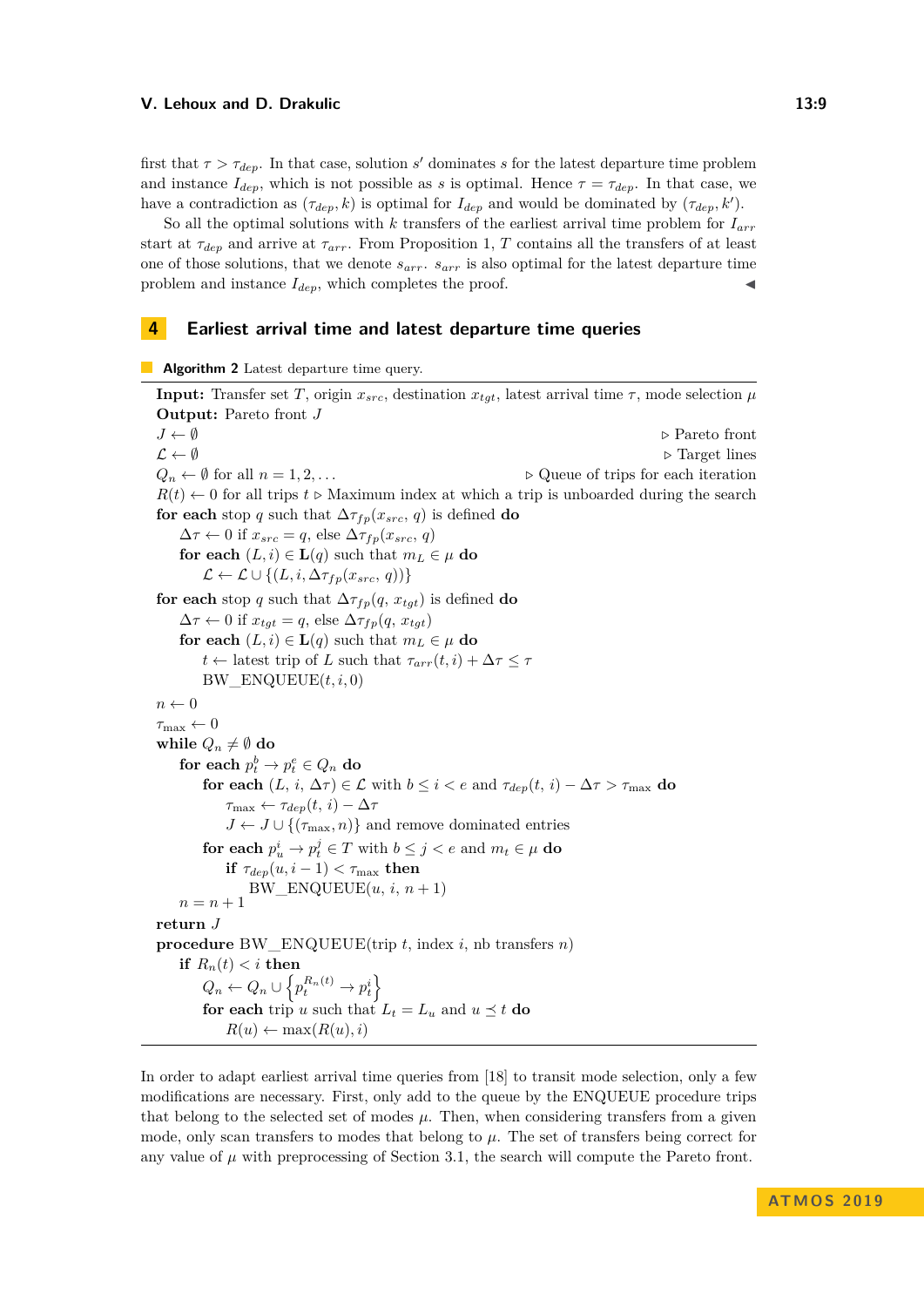### **13:10 Mode Personalization in Trip-Based Transit Routing**

|             | stops  | trips  | lines | foot paths | connections | Modes                   |
|-------------|--------|--------|-------|------------|-------------|-------------------------|
| $\rm{TCL}$  | 4583   | 70614  | 578   | 87834      | 1425044     | Bus, subway,            |
|             |        |        |       |            |             | tram, funicular         |
| <b>IDFM</b> | 42404  | 351908 | 1869  | 1061959    | 7803633     | Bus, subway, rail,      |
|             |        |        |       |            |             | tram, funicular         |
| Korea       | 180948 | 446741 | 31708 | 4195659    | 22346975    | Bus, subway, rail, tram |

<span id="page-9-0"></span>**Table 1** Data sets used for the experiments.

In order to deal with latest departure time queries, we propose the following modifications of the base algorithm. Basically, the search is a backward search in the graph of trips and transfers. When we add a trip  $t$  to the queue, we hence mark the maximum index  $R(t)$  at which *t* is unboarded rather than the minimum index at which it is taken (see procedure BW\_ENQUEUE of Algorithm [2\)](#page-8-1). When a trip segment of the queue is processed, we first check if we can improve on the latest departure time found so far and update the Pareto front accordingly. Then transfers are scanned, and the origin trip segment of the transfer is potentially added to the queue. To take into account mode selection, the same modifications as before are necessary, as we check the modes of the trip segments before adding them to the queue. The algorithm can be found in Algorithm [2.](#page-8-1)

# **5 Experiments**

The experiments are run on a 64 2.7 GHz CPU Intel(R)  $Xeon(R)$  CPU E5-4650 server with 20 M of L3 cache and 504 GB of RAM. We perform our tests on three data sets. The first, the TCL [\[13\]](#page-12-13) (Transports en Commun de Lyon) data set, is made available by the Grand Lyon metropolitan area for research purpose. The second covers the Ile-De-France area and is provided by Île de France Mobilités [\[14\]](#page-12-14) with permissive license. We denote it IDFM. Note that although it has been used in previous publications, it might be different to the one cited due to regular updates. In [\[12\]](#page-12-7), for instance, the size of the IDF network is closer to that of the TCL data set. The last is a proprietary data set for whole Korea. For those data sets, we use a mixture of the provided footpaths (if any) and generated footpaths. Closure of the footpaths is not required by the TB algorithm or our adaptation (as opposed to RAPTOR [\[5\]](#page-12-2) or CSA [\[6\]](#page-12-3)) but users will often accept to walk, for limited distances, between stations. Hence, for each stop, we include footpaths to all the stops reachable within a distance of 600 m, using a walking speed of 3.6 kph. Data set information is summarized in Table [1.](#page-9-0)

| Data Set                       | TCL  | <b>IDFM</b> | <b>Korea</b> |
|--------------------------------|------|-------------|--------------|
| Preproc. MS (s)                | 18   | 521         | 1326         |
| Preproc. STD (s)               | 6    | 141         | 381          |
| Preproc. $NP(s)$               | 4    | 56          | 69           |
| Preproc. MS/STD                | 3.0  | 3.7         | 3.5          |
| $#$ transfers MS (in million)  | 11.7 | 110.7       | 259          |
| $#$ transfers STD (in million) | 10.9 | 103.6       | 245          |
| $#$ transfers NS (in million)  | 136  | 1984        | 3479         |
| $#$ transfers per trip MS      | 166  | 315         | 580          |
| $#$ transfers per trip STD     | 155  | 295         | 571          |
| $#$ transfers per trip NS      | 1952 | 5651        | 7800         |

<span id="page-9-1"></span>

|  |  |  |  |  |  |  |  |  |  |  |  |  |  | Table 2 Comparison of preprocessing steps between MS, STD and NP versions. |
|--|--|--|--|--|--|--|--|--|--|--|--|--|--|----------------------------------------------------------------------------|
|--|--|--|--|--|--|--|--|--|--|--|--|--|--|----------------------------------------------------------------------------|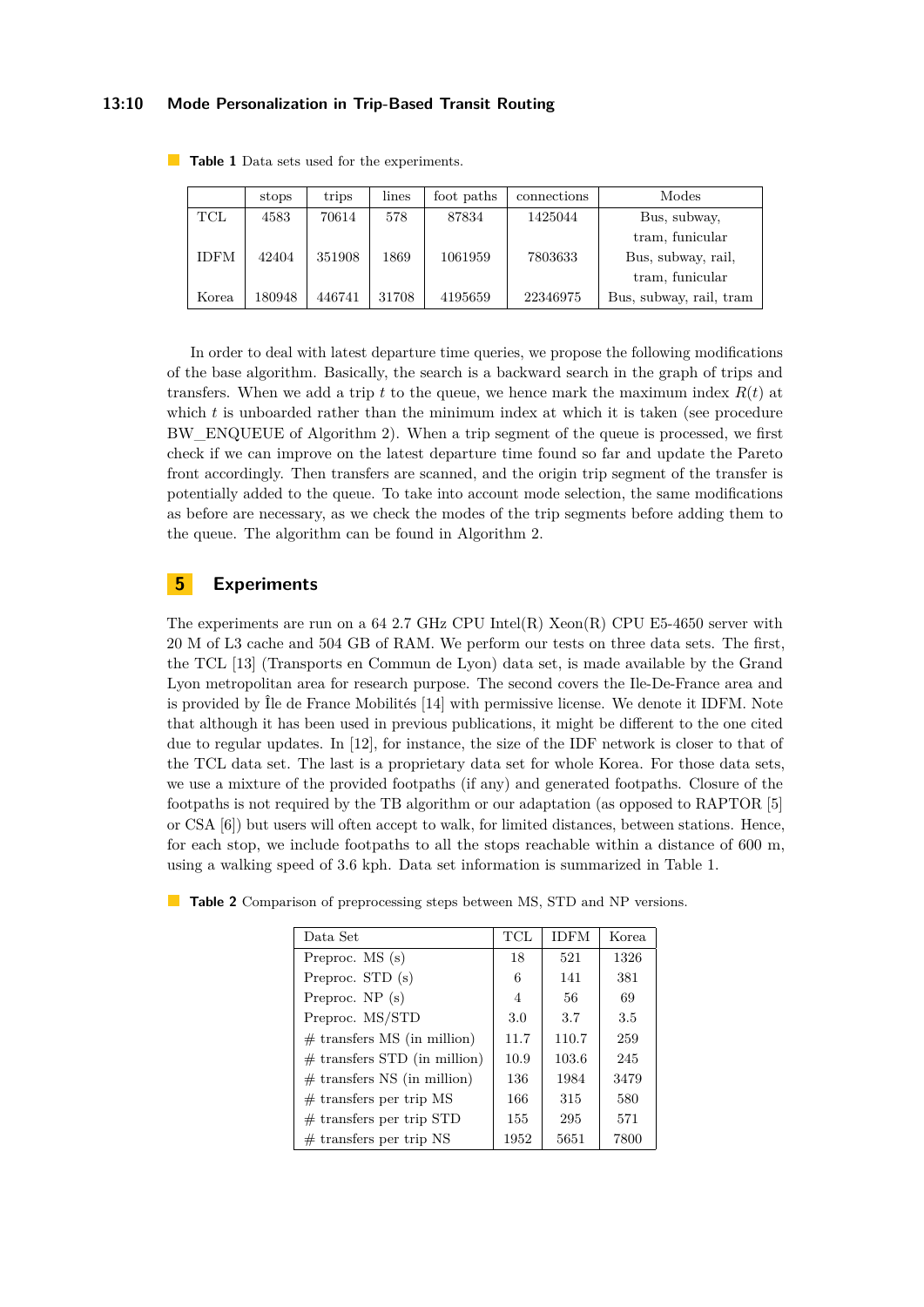Table [2](#page-9-1) compares the results of the preprocessing obtained with the standard version (STD) and with the modified version that allows correct results for a selection of modes (MS). As an additional base line, we also run our experiment with a version that performs no pruning, but implements the mode selection in the search phase (NP). As it uses the complete set of transfers, this baseline will give correct solution sets.

As expected, the number of transfers in *T* is only slightly increased by the modifications of the preprocessing. On the other hand, the duration of the preprocessing is significantly increased. This is probably explained by the interconnection of the different networks: a large part of the lines will be able to connect to most of the different modes and hence, earliest arrival times are updated for nearly all trips and modes.

In order to test the effect of our modifications on query times, we generate 500 random origin-destination pairs for each data set. We compare in Table [3](#page-10-0) our 3 implementations (with and without mode selection, and mode selection without pruning). Note that our execution times include the computation of one solution for each element in the Pareto front. The average and maximum number of solutions for the different test sets can be found in Appendix [A](#page-13-3) in Table [6.](#page-13-4) As expected from Witt [\[18\]](#page-13-0), the version without pruning is much slower (more than 3 times slower on Korea and IDFM) due to the larger number of transfers in the search phase.

| Data set    | Algorithm           | $EAT$ (ms) | profile $1H$ (ms) | profile day (ms) |
|-------------|---------------------|------------|-------------------|------------------|
| TCL         | $\overline{\rm MS}$ | 12         | 56                | 366              |
| TCL         | <b>STD</b>          | 20         | 55                | 304              |
| TCL         | NP                  | 34         | 123               | 702              |
| <b>IDFM</b> | $\overline{\rm MS}$ | 57         | 157               | 848              |
| <b>IDFM</b> | <b>STD</b>          | 57         | 173               | 857              |
| <b>IDFM</b> | NP                  | 382        | 1007              | 6432             |
| Korea       | $\overline{\rm MS}$ | 46         | 236               | 1922             |
| Korea.      | <b>STD</b>          | 51         | 239               | 1940             |
| Korea.      | NP.                 | 148        | 940               | 8042             |

<span id="page-10-0"></span>**Table 3** Comparison of query times between MS, STD and NP versions.

For queries with sets of allowed modes, we try and remove different scheduled modes and look at the influence on query times. Note that for the 3 data sets, the network contains a majority of bus trips. Table [4](#page-11-0) compares our results with the no pruning base line. We also provide the results of [\[12\]](#page-12-7) in Table [5](#page-11-1) as an example of integration in the time-expended model: although the data set used is not exactly identical to ours, the algorithm also builds solutions (only the earliest arrival time one) and results are provided for several mode selections. Note that for [\[12\]](#page-12-7), the query times are similar for the different mode selections, but with the TB modifications that we propose, we see that removing parts of the public transit network improves the query time. It is expected as the transfers to disabled modes will not be performed during the search, effectively reducing the number of trip segments processed (see Table [7](#page-14-1) in Appendix [A\)](#page-13-3). This property also holds for the version without pruning, but although forbidding some modes reduces the execution times, the improvement brought by the pruning is still clear, especially on more time consuming profile instances.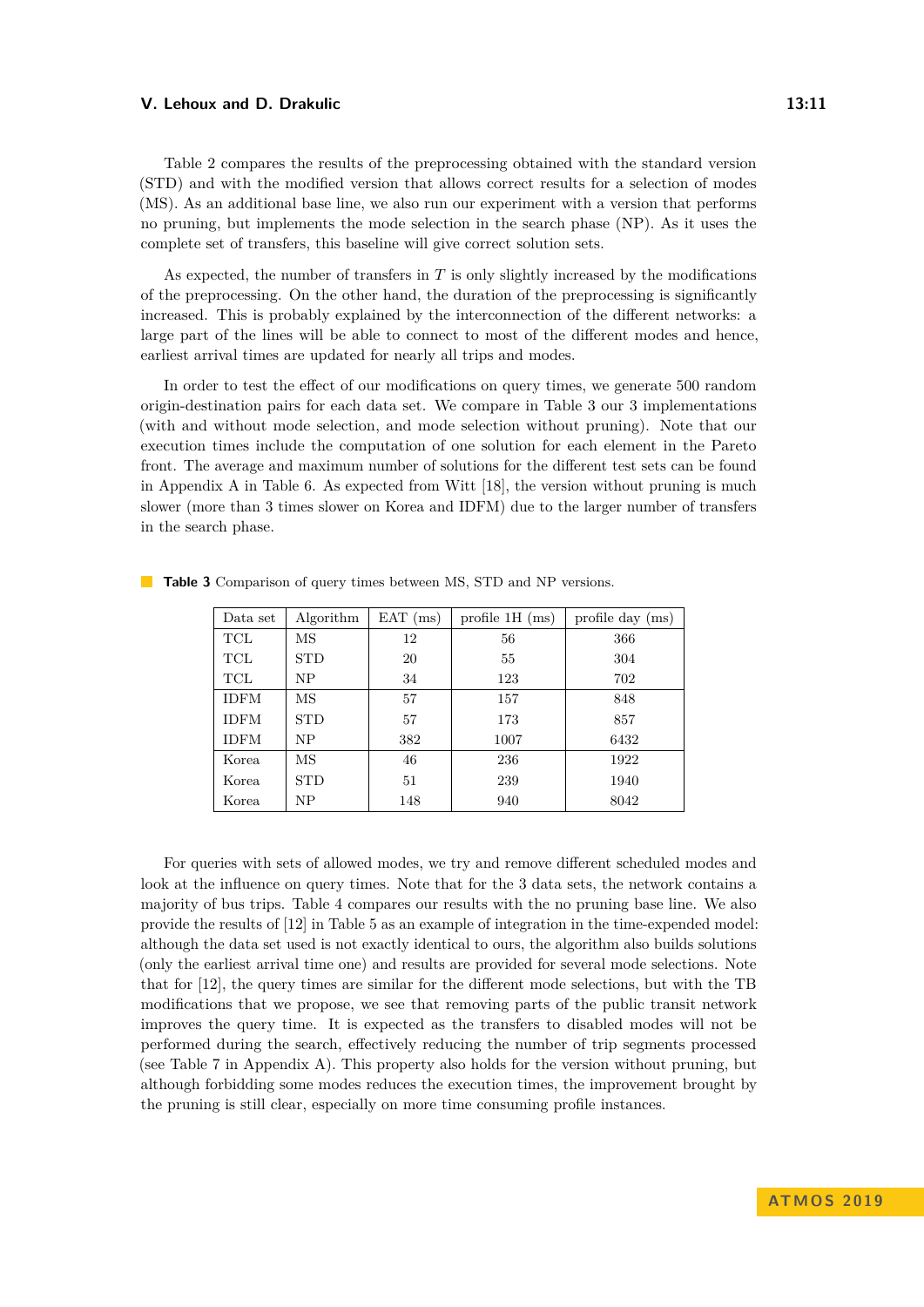### **13:12 Mode Personalization in Trip-Based Transit Routing**

|             |                     | $\overline{\rm MS}$ | NP         | MS        | NP        | MS         | NP         |
|-------------|---------------------|---------------------|------------|-----------|-----------|------------|------------|
| Data set    | Forbidden modes     | <b>EAT</b>          | <b>EAT</b> | profile   | profile   | profile    | profile    |
|             |                     | (ms)                | (ms)       | $1H$ (ms) | $1H$ (ms) | $day$ (ms) | $day$ (ms) |
| TCL         | None                | 12                  | 34         | 56        | 123       | 366        | 702        |
| TCL         | Bus                 | 5                   | 10         | 16        | 26        | 96         | 128        |
| TCL         | Bus, train          | 5                   | 10         | 15        | 29        | 96         | 126        |
| TCL         | Subway              | 10                  | 25         | 41        | 195       | 277        | 528        |
| TCL         | Subway, tram, train | 10                  | 21         | 37        | 88        | 223        | 445        |
| <b>IDFM</b> | None                | 57                  | 382        | 173       | 1007      | 857        | 6432       |
| <b>IDFM</b> | <b>Bus</b>          | 17                  | 72         | 34        | 126       | 114        | 647        |
| <b>IDFM</b> | Bus, tram, train    | 8                   | 25         | 18        | 56        | 56         | 257        |
| <b>IDFM</b> | Subway              | 50                  | 318        | 135       | 1621      | 698        | 5165       |
| <b>IDFM</b> | Subway, tram, train | 51                  | 319        | 144       | 816       | 680        | 4392       |
| Korea       | None                | 46                  | 148        | 236       | 940       | 1922       | 8042       |
| Korea       | <b>Bus</b>          | 28                  | 56         | 47        | 82        | 185        | 340        |
| Korea       | Bus, tram, train    | 25                  | 48         | 44        | 76        | 172        | 323        |
| Korea       | Subway              | 39                  | 112        | 227       | 892       | 1746       | 7313       |
| Korea       | Subway, tram, train | 37                  | 116        | 216       | 923       | 1759       | 7698       |

<span id="page-11-0"></span>**Table 4** Comparisons of query times for several selections of modes.

<span id="page-11-1"></span>**Table 5** Query times of SDALT from [\[12\]](#page-12-7) for several selections of modes.

| Data set            | Forbidden modes     | $EAT$ (ms) |
|---------------------|---------------------|------------|
| <b>IDFM - SDALT</b> | None                | 186        |
| <b>IDFM - SDALT</b> | Bus, train          | 175        |
| <b>IDFM - SDALT</b> | Subway, tram, train | 216        |

# **6 Conclusion**

In this article, we present an extension of the Trip-Based Public Transit Routing algorithm [\[18\]](#page-13-0). It enables the user to select any subset of the possible scheduled modes at query time as the enabled modes for the query. The preprocessing time is increased by the modification, but we show that it guaranties that the Pareto front is returned by the algorithm, and that, similarly to the standard version, it significantly improves the query times. We also prove that the computed transfer set is still correct for latest departure time queries, that we propose as an extension. Query times are not much impacted when all the modes are allowed, and removing any scheduled mode from the list of the enabled modes reduces the computation time significantly, making those personalized queries faster than the regular ones.

A perspective of this work could concerns the adaptation of the Trip-Based Public Transit Routing using condensed search trees [\[19\]](#page-13-5) to mode selection. In his article, Witt propose to a speed-up technique based on the idea of Transfer Patterns [\[2\]](#page-12-1). A specific search graph is precomputed for each origin from one-to-all all day profile queries. The result of those queries is of course dependent of the allowed lines and hence the obtained search graphs cannot be used directly to compute optimal queries for all possible mode selections. As the preprocessing time is important even for the standard version (231 hours for Germany on 64 threads), trade-off between correctness and preprocessing execution times might be needed for enabling mode selection at query time.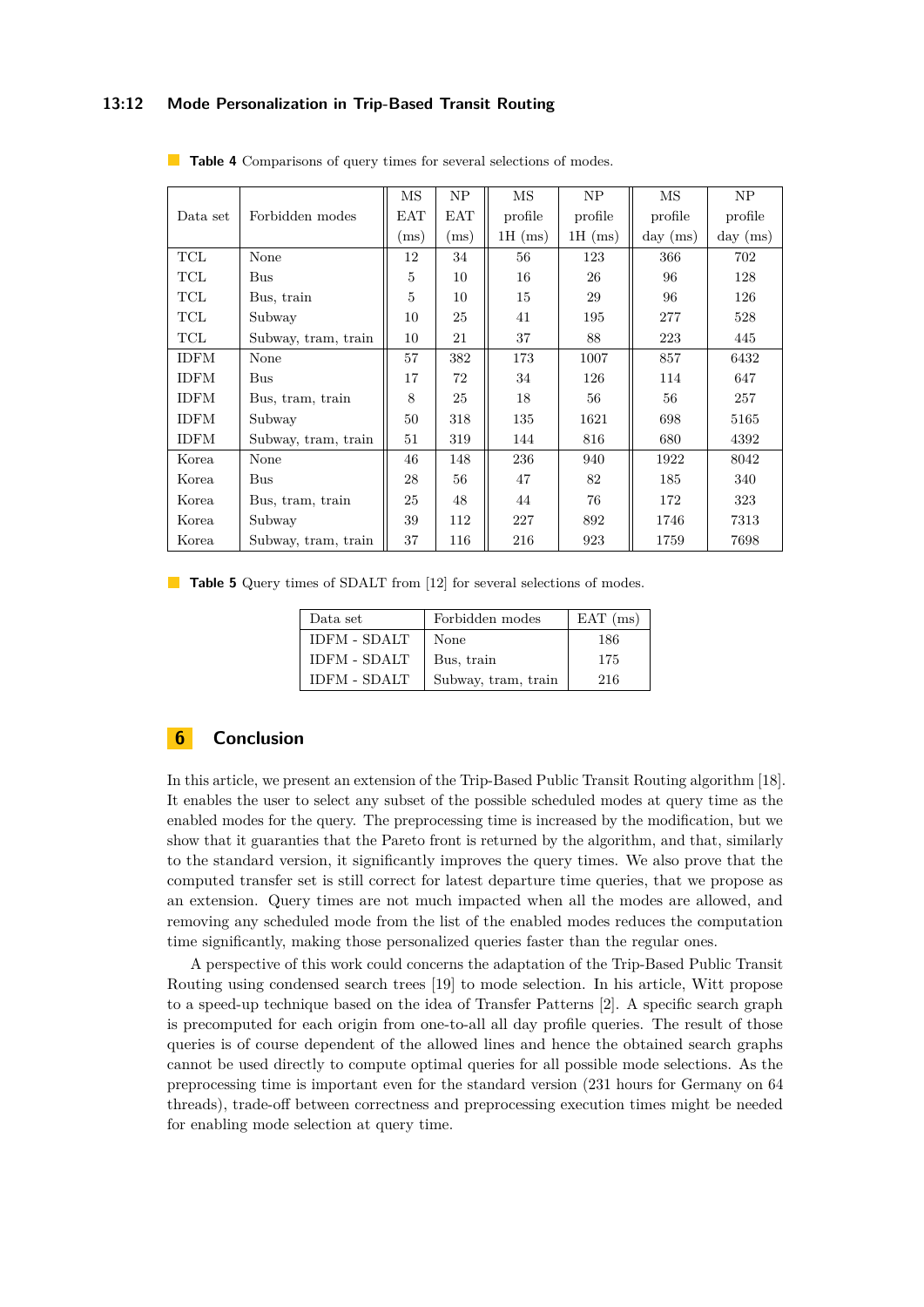#### **References**

- <span id="page-12-8"></span>**1** Christoper L. Barrett, Riko Jacob, and Madhav Marathe. Formal-language-constrained path problems. *SIAM Journal on Computing*, 30(3):809–837, 2000. [doi:10.1137/](https://doi.org/10.1137/S0097539798337716) [S0097539798337716](https://doi.org/10.1137/S0097539798337716).
- <span id="page-12-1"></span>**2** Hannah Bast, Erik Carlsson, Arno Eigenwillig, Robert Geisberger, Chris Harrelson, Veselin Raychev, and Fabien Viger. Fast routing in very large public transportation networks using transfer patterns. In *Proceedings of the 18th Annual European Conference on Algorithms: Part I*, ESA'10, pages 290–301, Berlin, Heidelberg, 2010. Springer-Verlag. URL: [http://dl.](http://dl.acm.org/citation.cfm?id=1888935.1888969) [acm.org/citation.cfm?id=1888935.1888969](http://dl.acm.org/citation.cfm?id=1888935.1888969).
- <span id="page-12-0"></span>**3** Hannah Bast, Daniel Delling, Andrew Goldberg, Matthias Müller-Hannemann, Thomas Pajor, Peter Sanders, Dorothea Wagner, and Renato F. Werneck. *Algorithm Engineering: Selected Results and Surveys*, chapter Route Planning in Transportation Networks, pages 19–80. Springer International Publishing, Cham, 2016. [doi:10.1007/978-3-319-49487-6\\_2](https://doi.org/10.1007/978-3-319-49487-6_2).
- <span id="page-12-12"></span>**4** Daniel Delling, Julian Dibbelt, and Thomas Pajor. Fast and exact public transit routing with restricted pareto sets. In Stephen Kobourov and Henning Meyerhenke, editors, *Proceedings of the Twenty-First Workshop on Algorithm Engineering and Experiments (ALENEX)*, pages 54–65, 2019. [doi:10.1137/1.9781611975499.5](https://doi.org/10.1137/1.9781611975499.5).
- <span id="page-12-2"></span>**5** Daniel Delling, Thomas Pajor, and Renato F. Werneck. Round-based public transit routing. In *Proceedings of the Fourteenth Workshop on Algorithm Engineering and Experiments (ALENEX)*, pages 130–140, 2012. [doi:10.1137/1.9781611972924.13](https://doi.org/10.1137/1.9781611972924.13).
- <span id="page-12-3"></span>**6** Julian Dibbelt, Thomas Pajor, Ben Strasser, and Dorothea Wagner. Intriguingly simple and fast transit routing. In Vincenzo Bonifaci, Camil Demetrescu, and Alberto Marchetti-Spaccamela, editors, *Experimental Algorithms. SEA 2013*, volume 7933 of *Lecture Notes in Computer Science*, pages 43–54, Berlin, Heidelberg, 2013. Springer. [doi:10.1007/978-3-642-38527-8\\_6](https://doi.org/10.1007/978-3-642-38527-8_6).
- <span id="page-12-10"></span>**7** Julian Dibbelt, Thomas Pajor, and Dorothea Wagner. User-constrained multi-modal route planning. In SIAM, editor, *Proceedings of the 14th Workshop on Algorithm Engineering and Experiments (ALENEX'12)*, pages 118–129, 2012. [doi:10.1137/1.9781611972924.12](https://doi.org/10.1137/1.9781611972924.12).
- <span id="page-12-11"></span>**8** R. Geisberger, P. Sanders, D. Schultes, and D. Delling. Contraction hierarchies: Faster and simpler hierarchical routing in road networks. In Catherine C. McGeoch, editor, *Proceedings of the 7th Workshop on Experimental Algorithms (WEA'08)*, volume 5038 of *Lecture Notes in Computer Science*, pages 319–333, Berlin, Heidelberg, 2008. Springer. [doi:10.1007/](https://doi.org/10.1007/978-3-540-68552-4_24) [978-3-540-68552-4\\_24](https://doi.org/10.1007/978-3-540-68552-4_24).
- <span id="page-12-9"></span>**9** Andrew V. Goldberg and Chris Harrelson. Computing the shortest path: A search meets graph theory. In *Proceedings of the Sixteenth Annual ACM-SIAM Symposium on Discrete Algorithms*, SODA '05, pages 156–165, Philadelphia, PA, USA, 2005. Society for Industrial and Applied Mathematics. URL: <http://dl.acm.org/citation.cfm?id=1070432.1070455>.
- <span id="page-12-6"></span>**10** General Transit Feed Standard (GTFS). [https://developers.google.com/transit/gtfs/](https://developers.google.com/transit/gtfs/reference/) [reference/](https://developers.google.com/transit/gtfs/reference/).
- <span id="page-12-4"></span>**11** Pierre Hansen. Bicriterion path problems. In Günter Fandel and Tomas Gal, editors, *Multiple Criteria Decision Making Theory and Application. Proceedings of the Third Conference Hagen/Königswinter, West Germany, August 20-24, 1979*, volume 177 of *Lecture Notes in Economics and Mathematical Systems*, pages 109–127, Berlin, Heidelberg, 1980. Springer. [doi:10.1007/978-3-642-48782-8\\_9](https://doi.org/10.1007/978-3-642-48782-8_9).
- <span id="page-12-7"></span>**12** Dominik Kirchler, Leo Liberti, and Roberto Wolfler Calvo. Efficient computation of shortest paths in time-dependent multi-modal networks. *Journal of Experimental Algorithmics*, 19:1–29, January 2014. [doi:10.1145/2670126](https://doi.org/10.1145/2670126).
- <span id="page-12-13"></span>**13** Data Grand Lyon. <https://data.grandlyon.com/>.
- <span id="page-12-14"></span>**14** Île De France Mobilités. Open data. URL: <https://opendata.stif.info>.
- <span id="page-12-5"></span>**15** Matthias Müller-Hannemann and Karsten Weihe. Pareto shortest paths is often feasible in practice. In Gerth Stølting Brodal, Daniele Frigioni, and Alberto Marchetti-Spaccamela, editors, *Algorithm Engineering. WAE 2001*, pages 185–197, Berlin, Heidelberg, 2001. Springer. [doi:10.1007/3-540-44688-5\\_15](https://doi.org/10.1007/3-540-44688-5_15).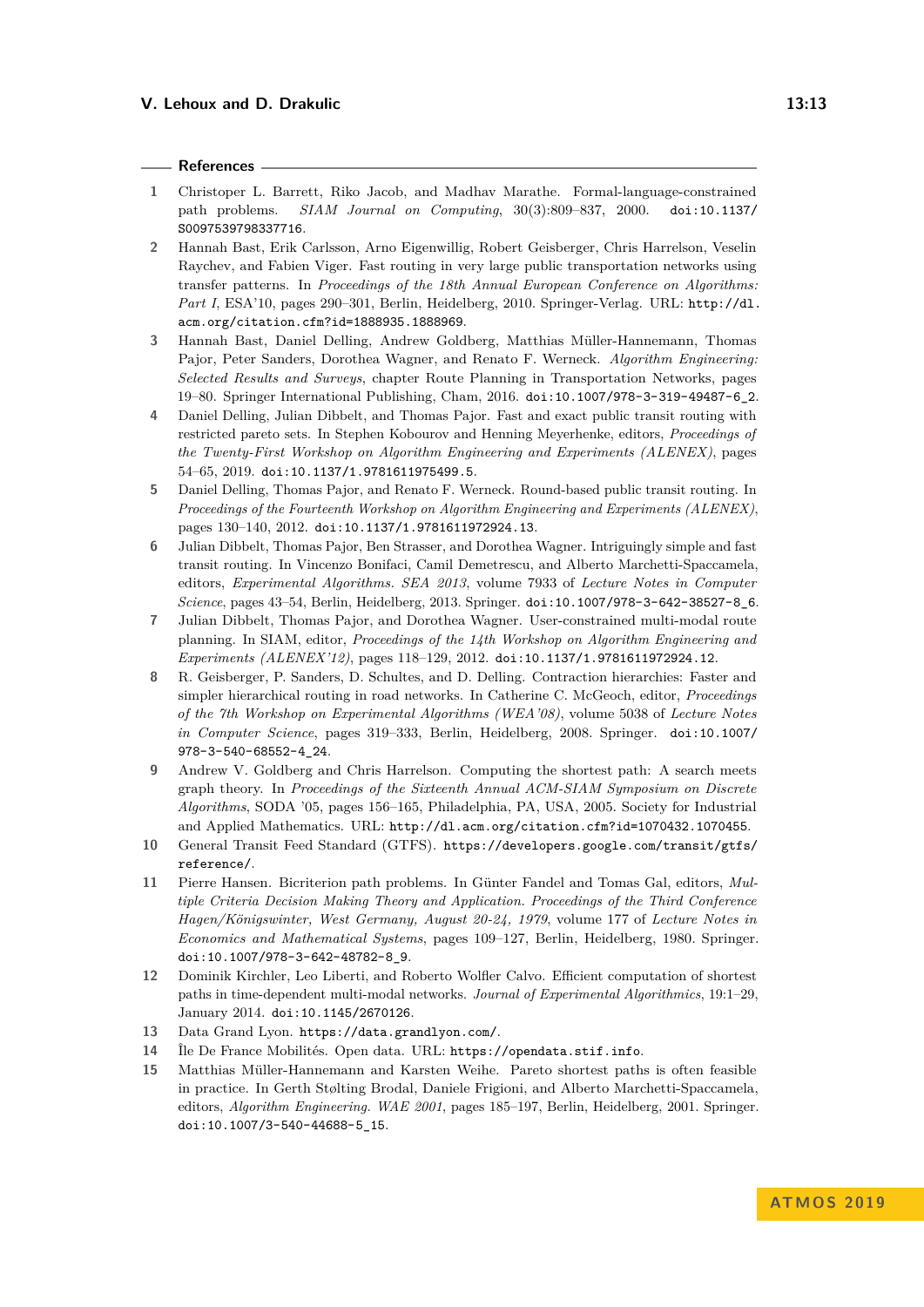## **13:14 Mode Personalization in Trip-Based Transit Routing**

- <span id="page-13-1"></span>**16** Evangelia Pyrga, Frank Schulz, Dorothea Wagner, and Christos Zaroliagis. Efficient models for timetable information in public transportation systems. *ACM Journal of Experimental Algorithmics*, 12(2.4):1–39, 2008. [doi:10.1145/1227161.1227166](https://doi.org/10.1145/1227161.1227166).
- <span id="page-13-2"></span>**17** Luis Ulloa, Vassilissa Lehoux, and Frédéric Rouland. Trip planning within a multimodal urban mobility. *IET Intelligent Transport Systems*, 12(2):87–92, 2018. [doi:10.1049/iet-its.2016.](https://doi.org/10.1049/iet-its.2016.0265) [0265](https://doi.org/10.1049/iet-its.2016.0265).
- <span id="page-13-0"></span>**18** Sascha Witt. Trip-based public transit routing. In Nikhil Bansal and Irene Finocchi, editors, *Algorithms - ESA 2015*, volume 9294 of *Lecture Notes in Computer Science*, pages 1025–1036, Berlin, Heidelberg, 2015. Springer. [doi:10.1007/978-3-662-48350-3\\_85](https://doi.org/10.1007/978-3-662-48350-3_85).
- <span id="page-13-5"></span>**19** Sascha Witt. Trip-based public transit routing using condensed search trees. In Marc Goerigk and Renato Werneck, editors, *Proccedings of the 16th Workshop on Algorithmic Approaches for Transportation Modelling, Optimization, and Systems (ATMOS'16)*, number Article No. 10, pages 10:1–10:12, 2016. [doi:10.4230/OASIcs.ATMOS.2016.10](https://doi.org/10.4230/OASIcs.ATMOS.2016.10).

# <span id="page-13-3"></span>**A Additional numerical results**

In this section, we add figures about the earliest arrival time and profile queries. In Table [6,](#page-13-4) the mean and maximum number of solutions for earliest arrival time and profile queries on the different networks are compared. In Table [7,](#page-14-1) the mean total number of elements in the queues are displayed for the Korean network for each set of forbidden modes used during the experiments.

|             |                     | mean - | max -          | mean -  | max -   | mean -     | max -      |
|-------------|---------------------|--------|----------------|---------|---------|------------|------------|
| Data set    | Forbidden modes     | EAT    | EAT            | profile | profile | profile    | profile    |
|             |                     |        |                | 1H      | 1H      | $\rm{day}$ | $\rm{day}$ |
| TCL         | None                | 2.82   | $\overline{7}$ | 28.36   | 117     | 268.75     | 1152       |
| TCL         | Bus                 | 1.17   | 5              | 8.27    | 89      | 87.95      | 975        |
| TCL         | Bus, tram, train    | 1.17   | 5              | 8.25    | 82      | 87.91      | 953        |
| TCL         | Subway              | 2.48   | 6              | 21.82   | 87      | 205.12     | 778        |
| TCL         | Subway, tram, train | 2.42   | 6              | 19.84   | 63      | 176.03     | 598        |
| <b>IDFM</b> | None                | 2.15   | 6              | 5.78    | 57      | 25.2       | 419        |
| <b>IDFM</b> | Bus                 | 1.12   | $\overline{4}$ | 2.1     | 60      | 8.8        | 403        |
| <b>IDFM</b> | Bus, tram, train    | 1.05   | $\overline{4}$ | 2.31    | 60      | 13.28      | 403        |
| <b>IDFM</b> | Subway              | 2.12   | 6              | 9.41    | 32      | 14.56      | 269        |
| <b>IDFM</b> | Subway, tram, train | 4.06   | 10             | 16.09   | 41      | 98.2       | 337        |
| Korea       | None                | 2.94   | 10             | 32.78   | 80      | 317.84     | 791        |
| Korea       | Bus                 | 1.32   | 5              | 11.72   | 44      | 105.11     | 320        |
| Korea       | Bus, tram, train    | 1.32   | 5              | 11.71   | 44      | 105.28     | 324        |
| Korea       | Subway              | 2.59   | 7              | 26.44   | 62      | 224.5      | 695        |
| Korea       | Subway, tram, train | 2.58   | 7              | 28.17   | 63      | 273.1      | 695        |

<span id="page-13-4"></span>**Table 6** Comparisons of mean and max number of solutions for several selections of modes.